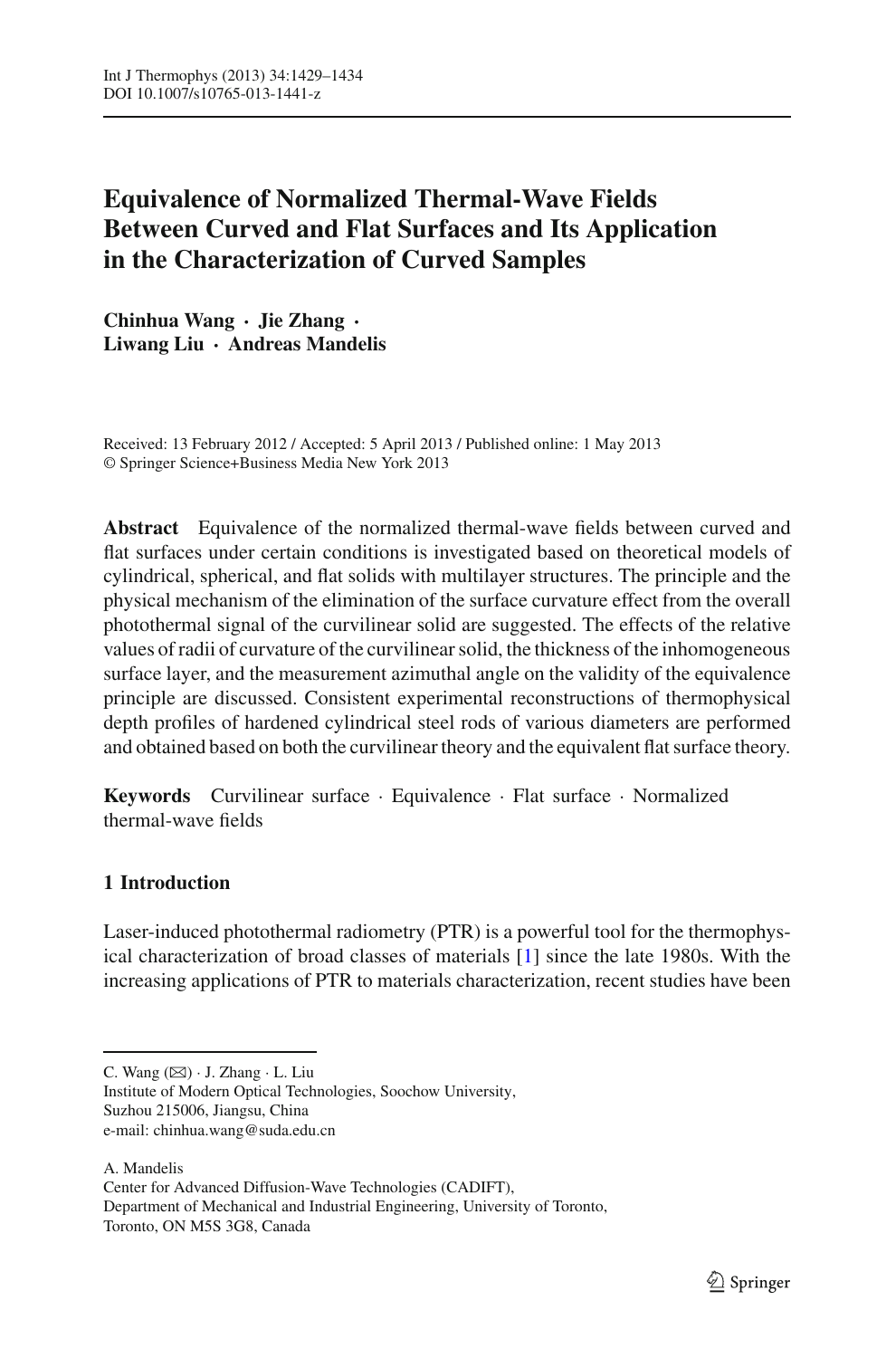extended to the evaluation of curvilinear samples. Mathematical models of cylindrical and spherical samples have been developed using the Green function method and the quadrupole method  $[2-7]$  $[2-7]$  for both homogeneous and multilayer structures. These results established theoretical bases for characterizing cylindrical and spherical solids, if all the geometrical and measurement parameters are precisely known. Recently, Liu et al. [\[8,](#page-5-3)[9\]](#page-5-4) reported that the effect of the radius of curvature of cylindrical solids can be eliminated or suppressed using a similarity normalization (SN) method. The mechanism was explained using a simplified two-layer theoretical model or quadruple method [\[4](#page-5-5)]. In this article, we present an investigation (both spherical and cylindrical solids) of the methodology based on multilayer models using the Green function method.

#### **2 Theory**

A case hardened steel (with a flat, cylindrical, spherical, or other curvilinear surface) may be a typical inhomogeneous structure with an outer hardened layer in which the radial thermophysical property (e.g., thermal conductivity and/or hardness) varies continuously down to a homogeneous unhardened inner layer. To characterize these types of solids, multilayer theoretical models must be developed and employed for each type of curvature. Figure [1](#page-2-0) shows the geometries and the coordinates of multilayer cylindrical (Fig. [1a](#page-2-0)), spherical (Fig. [1b](#page-2-0)), and flat (Fig. [1c](#page-2-0)) structures. All three types of solids are assumed to consist of *N* layers. The thermophysical properties of the *i*th layer are labelled  $(k_i, \alpha_i)$ , where  $k_i$  and  $\alpha_i$  are the thermal conductivity and thermal diffusivity, respectively. The curvilinear solids are illuminated with a uniform light beam impinging on part of their surface subtending a sector of angle  $\theta_0$  for a cylinder and  $2\Psi$  for a sphere (shown in Fig. [1a](#page-2-0) and b). The incident beam is intensity modulated at frequency *f* . The thermal-wave fields of a multilayered cylindrical and spherical solid sample with outer radius  $r_N$  and inner radii  $r_{N-1}, r_{N-2}, \ldots, r_1(b = r_N >$  $r_{N-1} > r_{N-2} > \cdots > r_1 = a$ ) can be derived by the Green's function method. For cylindrical and flat solids, the thermal-wave fields in the outmost region can be found in Refs. [\[6](#page-5-6)] and [\[10\]](#page-5-7), respectively. For spherical samples, the thermal-wave field is given by [\[7\]](#page-5-2)

$$
T(\vec{r}, \omega) = \frac{F_0}{4k_n} \left\{ g^N(r_1, r_2, \dots r_N, r) |_{l=0} \frac{\sin^2 \psi}{2} + g^N(r_1, r_2, \dots r_N, r) |_{l=1} \right\}
$$

$$
\times \cos \theta (1 - \cos^3 \psi) - \sum_{l=2}^{\infty} g^N(r_1, r_2, \dots r_N, r) \frac{(2l+1)\sin \psi}{(l-1)(l+2)} \right\}
$$

$$
\times P_l(\cos \theta) [\sin \psi P_l(\cos \psi) + \cos \psi P_l^1(\cos \psi)] \Big\}, \tag{1}
$$

where  $\kappa_N \equiv i\sigma_N = -(1 - i)\sqrt{\omega/2\alpha_N}$ , and

$$
g^{N}(r_{1},r_{2},\ldots r_{N},r) = \frac{j_{l}(\kappa_{N}r)X_{N\cdots 321} - n_{l}(\kappa_{N}r)Y_{N\cdots 321}}{j'_{l}(\kappa_{N}r_{N})X_{N\cdots 321} - n'_{l}(\kappa_{N}r_{N})Y_{N\cdots 321}},
$$

 $\circled{2}$  Springer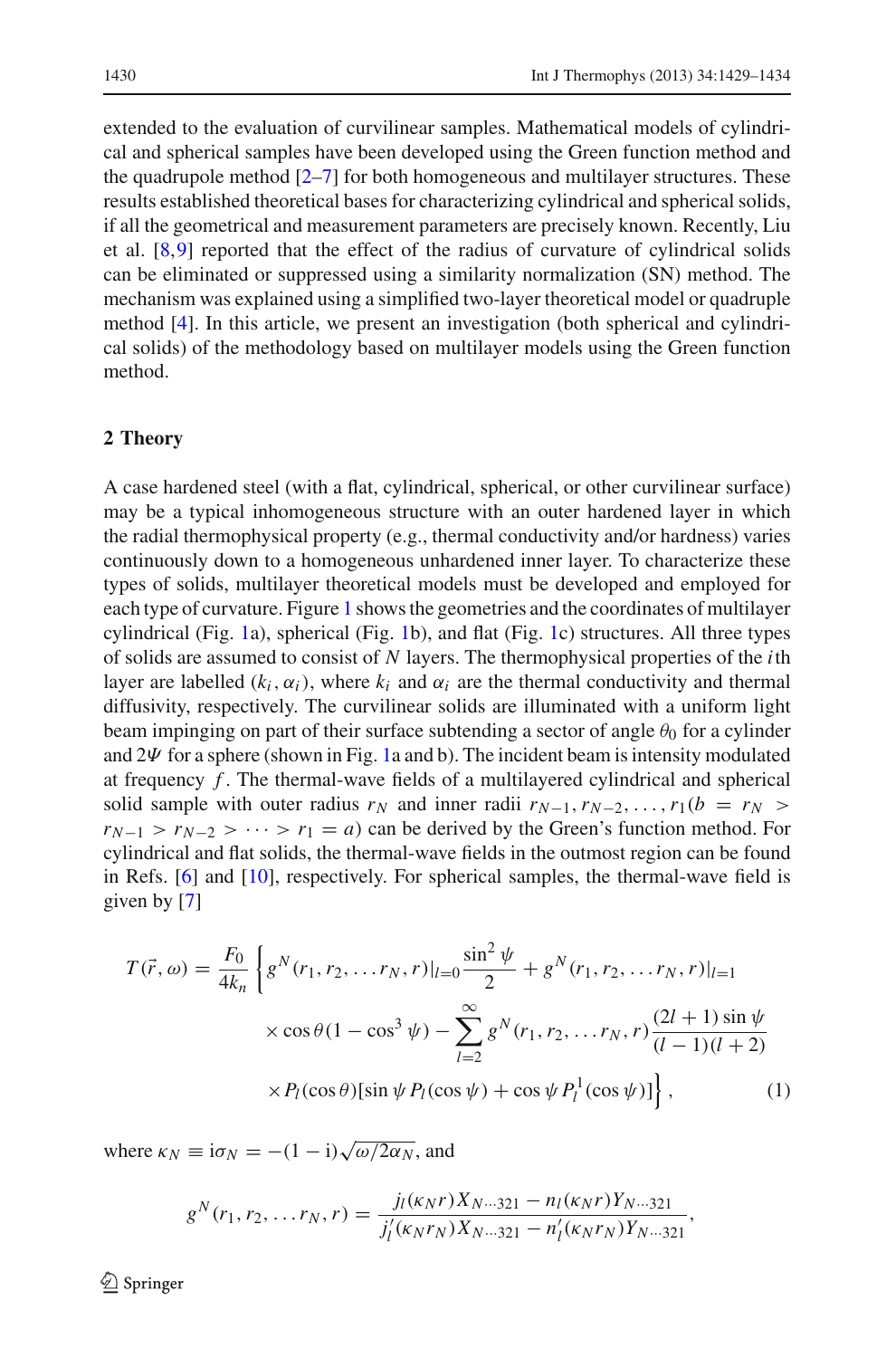

<span id="page-2-0"></span>**Fig. 1** Geometry and coordinates of multilayer (a) cylinder, (b) sphere, and (c) flat structures. All three samples are assumed to consist of *N* layers each

with

$$
\begin{bmatrix}\nX_{N\cdots 321} \\
Y_{N\cdots 321}\n\end{bmatrix} = \begin{bmatrix}\n\beta_{N,N-1}n'_l(\kappa_N r_{N-1}), & -n_l(\kappa_N r_{N-1}) \\
\beta_{N,N-1}j'_l(\kappa_N r_{N-1}), & -j_l(\kappa_N r_{N-1})\n\end{bmatrix}
$$
\n
$$
\begin{bmatrix}\nj(\kappa_{N-1}r_{N-1}), & -n_l(\kappa_{N-1}r_{N-1}) \\
j'_l(\kappa_{N-1}r_{N-1}), & -n'_l(\kappa_{N-1}r_{N-1})\n\end{bmatrix} \begin{bmatrix}\nX_{N-1\cdots 21} \\
Y_{N-1\cdots 21}\n\end{bmatrix},
$$
\n(2)

and  $\beta_{N,N-1} = k_N / k_{N-1}$ . *j<sub>l</sub>*, *n<sub>l</sub>*, *j<sub>l</sub>*, *n<sub>l</sub>* are the complex-argument spherical Bessel functions of order *l* of the first and second kinds, and their derivative, respectively.  $P_l(\cos\theta)$  is a Legendre polynomial.

#### **3 Numerical Calculation**

We first assume a mathematical description of the inhomogeneous thermal conductivity/diffusivity depth profile in which the thermal parameter is a monotonic function of depth, *r*, and saturates at a pre-determined depth to conform with the unhardened bulk of the sample [\[9](#page-5-4)[,10](#page-5-7)]:

$$
k(r) = k_0 \left(\frac{1 + \Delta e^{-Qr}}{1 + \Delta}\right)^2, \text{ with } \Delta = \frac{1 - \sqrt{k'/k_0}}{\sqrt{k'/k_0} - e^{-QL_0}},\tag{3}
$$

<sup>2</sup> Springer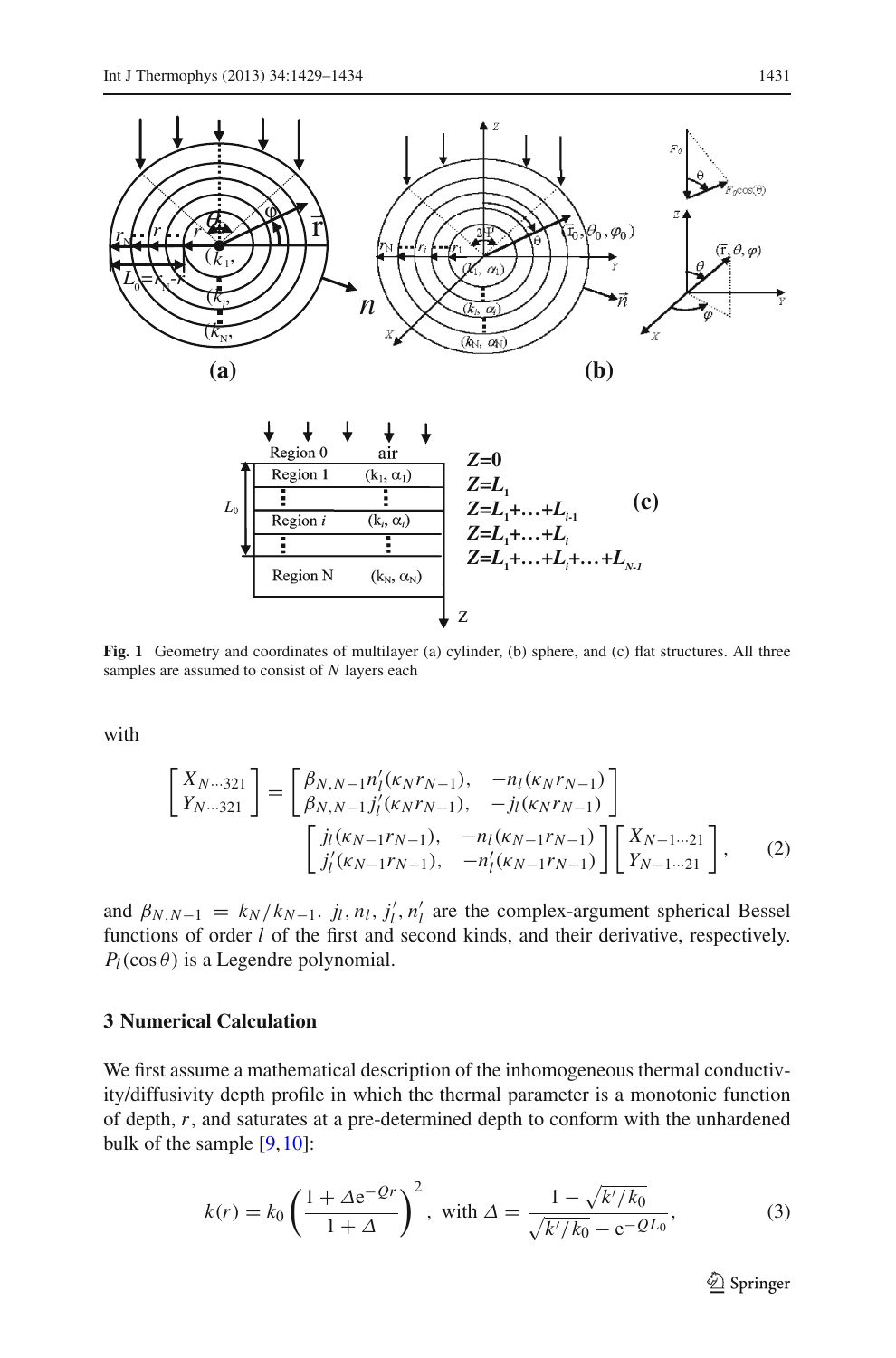

<span id="page-3-0"></span>**Fig. 2** (a) Amplitude and phase of thermal-wave field of the flat, cylindrical, and spherical solids with various radii of curvature. *Inset* Thermal-conductivity depth profile of the common inhomogeneous surface layer. (b) Normalized amplitude and phase of thermal-wave fields of cylindrical and spherical samples with different radii of curvature and that of the corresponding flat sample. (c) Experimental results of cylindrical rods with diameters of 4 mm, 10 mm, 16 mm, and the flat sample. (d) Comparison of the recovered thermalconductivity depth profile based on the cylindrical theoretical model (*upper*) and the flat theoretical model (*lower*)

where  $k_0$  and  $k'$  represent the thermal conductivity of the outermost and innermost layers, respectively,  $L_0$  is the total thickness of the inhomogeneous surface layer (i.e.,  $r_N - r_1$ ), and the exponent *Q* represents the thermal gradient coefficient (mm<sup>-1</sup>). Figure [2a](#page-3-0) shows the radius-of-curvature effect for various cylindrical and spherical samples on the thermal-wave signal frequency dependence and the comparison with that from the flat solid, where all the solids are assumed to have the same thermalconductivity depth profile (shown in the inset). The depth profile was assumed with values  $k_0 = 36.05 \,\text{W} \cdot \text{m}^{-1} \cdot \text{K}^{-1}$ ,  $\alpha_0 = 9.43 \times 10^{-6} \,\text{m}^2 \cdot \text{s}^{-1}$  at the surface, and  $k' = 51.9 \,\text{W} \cdot \text{m}^{-1} \cdot \text{K}^{-1}$ ,  $\alpha' = 13.57 \times 10^{-6} \,\text{m}^2 \cdot \text{s}^{-1}$  at depth  $L_0$  (AISI1018 steel is assumed  $[11]$ ). The thickness of the inhomogeneous layer  $L_0$  is assumed to be 1 mm. The exponent  $Q$  is 4500 mm<sup>-1</sup>. In Fig. [2a](#page-3-0), the amplitudes and phases are normalized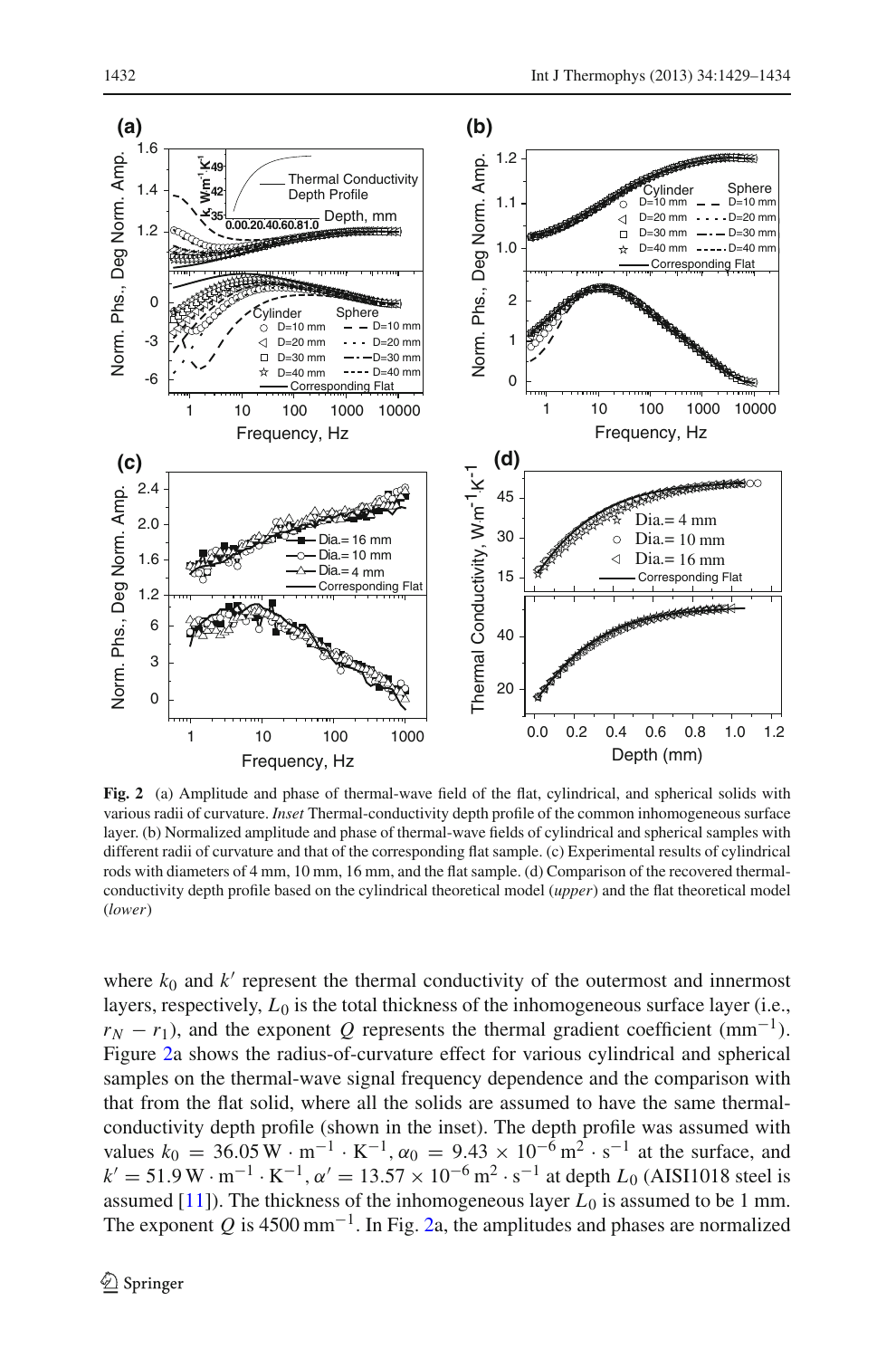by those of a semi-infinite flat homogeneous AISI1018 steel sample [\[12\]](#page-5-9). Cylinders and spheres with diameters  $D = 10$  mm, 20 mm, 30 mm, and 40 mm and the corresponding inhomogeneous flat solids were investigated. The azimuthal angle  $\varphi$  was fixed at 90° and 0° for cylinders and spheres, respectively, Fig. [1.](#page-2-0) The incident beam subtends an angle of 180◦. Figure [2a](#page-3-0) clearly shows the sensitivity of the thermal-wave signals on the radii of curvature of the solids. Figure [2b](#page-3-0) shows the results of curvature elimination based on the homogeneous and multilayer cylindrical and spherical models. Parameters (depth profile of thermal conductivity, radius of curvature, azimuthal angle) of the sample were exactly the same as those in Fig. [2a](#page-3-0). The normalization was performed using a multilayered solid (cylinder or sphere) normalization with respect to the corresponding homogeneous counterparts with the same outer diameter. The thermophysical parameters of these homogeneous solids as well as those of the central region of the inhomogeneous solids were assumed to be unhardened AISI1018 steel. It is seen in Fig. [2b](#page-3-0) that the normalized amplitudes of solids with different diameters, including the flat solid, essentially coincide in the entire frequency range, which indicates that radius-of-curvature effects can be eliminated from the photothermal signal using the aforementioned normalization process. It should be noted that a residual memory of the curvature effect can be seen in the phase channel of Fig. [2b](#page-3-0) and c especially for small radii of the curvature in the low frequency range of <5 Hz. The significance of curvature elimination is that the curvilinear solid can be characterized using the current simple techniques existing for flat solids.

Experiments were performed to demonstrate the equivalence of the normalized thermal-wave signals between the flat surface and the curvilinear surfaces. Two sets of cylindrical AISI 1020 steel samples were machined with diameters of 4 mm, 10 mm, and 16 mm. One set of samples underwent a case hardening (carburizing) process as a batch, to ensure the same case depth profile, while the other set of samples was kept unhardened (reference). The thermophysical properties of AISI 1020 steel used in the depth profile reconstructions were:  $k' = 50.63 \,\text{W} \cdot \text{m}^{-1} \cdot \text{K}^{-1}$ ,  $\alpha' =$  $13.77 \times 10^{-6}$  m<sup>2</sup> · s<sup>-1</sup>. The experimental measurements were performed at the northpole point of the curved surface of the cylindrical rods, i.e., 90° azimuthal angle was adopted. The PTR signal of flat solids was obtained by measuring the bottom (flat) surface of a 16 mm diameter cylindrical sample. It is seen from Fig. [2c](#page-3-0) that normalized amplitudes and phases obtained from curvilinear samples with various diameters overlap with the corresponding flat solid, albeit with some discrepancies at the low frequency range, especially for small diameters.

The experimental data were fitted using two different theoretical models and the reconstructed depth profiles of the thermal conductivity are shown in Fig. [2d](#page-3-0). The detailed best-fit parameters are:  $L_0 = 0.95$  mm,  $0.98$  mm,  $1.02$  mm, and  $1.08$  mm;  $Q =$ 4805 mm<sup>-1</sup>, 3475 mm<sup>-1</sup>, 3666 mm<sup>-1</sup>, and 3975 mm<sup>-1</sup>; and  $k_1 = 15.6 \,\text{W} \cdot \text{m}^{-1}$ .  $K^{-1}$ , 15.9 W·m<sup>-1</sup> · K<sup>-1</sup>, 15.8 W·m<sup>-1</sup> · K<sup>-1</sup>, and 15.3 W·m<sup>-1</sup> · K<sup>-1</sup> for cylinders with diameters of 4 mm, 10 mm, 16 mm, and flat sample, respectively, using the rectilinear model, and *L*<sub>0</sub> = 1.05 mm, 1.15 mm, and 1.07 mm, Q = 3100 mm<sup>-1</sup>, 3160 mm<sup>-1</sup>, and 3580 mm<sup>-1</sup> using the cylindrical model for cylinders with diameters of 4 mm, 10 mm, and 16 mm, respectively. It is seen that the reconstructed depth profiles of the thermal conductivity with various diameters all approximately coincide with that of the flat solid no matter which theoretical model is used for reconstruction. This is consistent